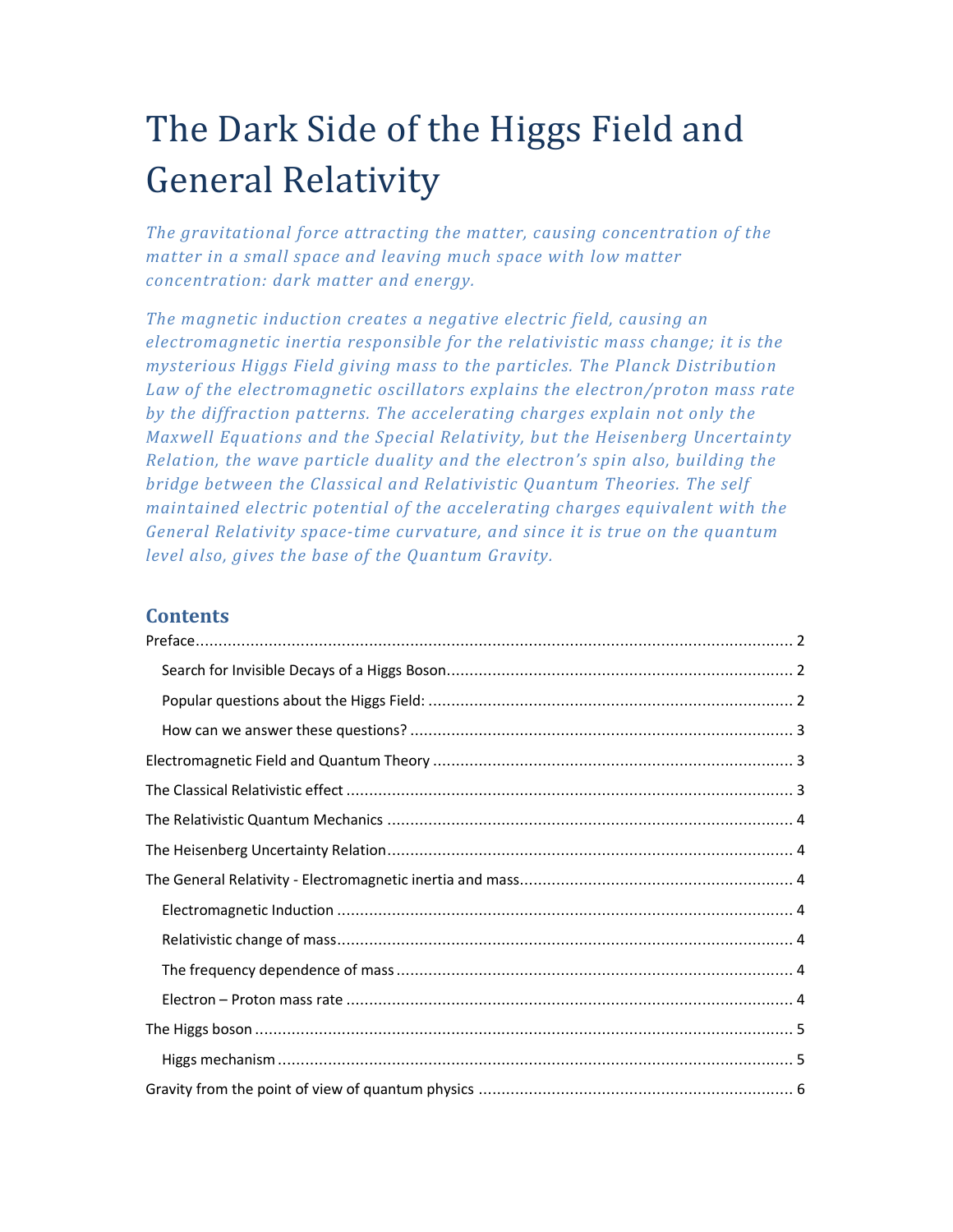Author: George Rajna

# **Preface**

## **Search for Invisible Decays of a Higgs Boson**

A search for evidence of invisible-particle decay modes of a Higgs boson produced in association with a Z boson at the Large Hadron Collider is presented. No deviation from the standard model expectation is observed in 4.5 fb−1 (20.3 fb−1) of 7 (8) TeV pp collision data collected by the ATLAS experiment. Assuming the standard model rate for ZH production, an upper limit of 75%, at the 95% confidence level is set on the branching ratio to invisible-particle decay modes of the Higgs boson at a mass of 125.5 GeV. The limit on the branching ratio is also interpreted in terms of an upper limit on the allowed dark matter-nucleon scattering cross section within a Higgs-portal dark matter scenario. Within the constraints of such a scenario, the results presented in this Letter provide the strongest available limits for low-mass dark matter candidates. Limits are also set on an additional neutral Higgs boson, in the mass range 110 < mH < 400 GeV, produced in association with a Z boson and decaying to invisible particles. [3]

# **Popular questions about the Higgs Field:**

1.) If the Higgs field is responsible for imbuing particles with mass, and mass is responsible for gravity, is it possible that the Higgs field will provide the missing link between general relativity and quantum mechanics i.e. could the Higgs field be the basis of a quantum theory of gravity?

2.) Can the theoretical Higgs Field be used as the "cause" of relativistic momentum or relativistic kinetic energy of a moving body?

3.) Does Einstein's General Relativity need to be adjusted for the Higgs field?

4.) Since the Higgs field gives most particles mass, and permeates all space, then GR needs the Higgs field to be a theory of space?

5.) So where GR is highly curved, the Higgs field is also curved? And does a highly curved Higgs field affect the way particles acquire mass? For that matter, a curved space-time would also curve electromagnetic field?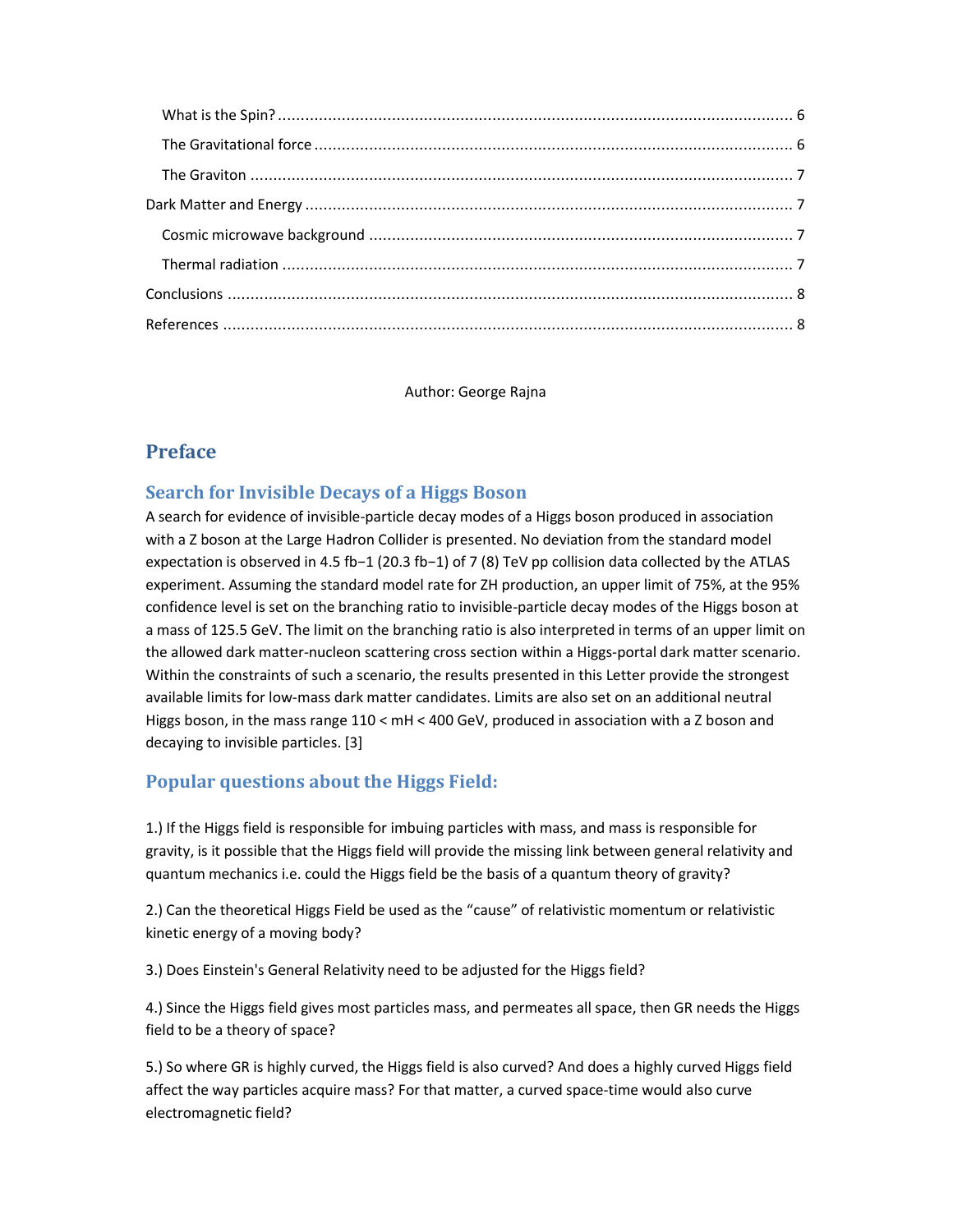#### **How can we answer these questions?**

Another bridge between the classical and quantum mechanics in the realm of relativity is that the charge distribution is lowering in the reference frame of the accelerating charges linearly: ds/dt = at (time coordinate), but in the reference frame of the current it is parabolic:  $s = a/2 t^2$  (geometric coordinate).

One origin of the Quantum Physics is the Planck Distribution Law of the electromagnetic oscillators, giving equal intensity for 2 different wavelengths on any temperature. Any of these two wavelengths will give equal intensity diffraction patterns, building different asymmetric constructions, for example proton - electron structures (atoms), molecules, etc. Since the particles are centers of diffraction patterns they also have particle – wave duality as the electromagnetic waves have. [2]

This paper explains the magnetic effect of the electric current from the observed effects of the accelerating electrons, causing naturally the experienced changes of the electric field potential along the electric wire. The accelerating electrons explain not only the Maxwell Equations and the Special Relativity, but the Heisenberg Uncertainty Relation, the wave particle duality and the electron's spin also, building the bridge between the Classical and Quantum Theories. [1]

The Electroweak Interaction shows that the Weak Interaction is basically electromagnetic in nature. The arrow of time shows the entropy grows by changing the temperature dependent diffraction patterns of the electromagnetic oscillators.

## **Electromagnetic Field and Quantum Theory**

Needless to say that the accelerating electrons of the steady stationary current are a simple demystification of the magnetic field, by creating a decreasing charge distribution along the wire, maintaining the decreasing U potential and creating the **A** vector potential experienced by the electrons moving by **v** velocity relative to the wire. This way it is easier to understand also the time dependent changes of the electric current and the electromagnetic waves as the resulting fields moving by c velocity.

It could be possible something very important law of the nature behind the self maintaining **E** accelerating force by the accelerated electrons. The accelerated electrons created electromagnetic fields are so natural that they occur as electromagnetic waves traveling with velocity c. It shows that the electric charges are the result of the electromagnetic waves diffraction.

One of the most important conclusions is that the electric charges are moving in an accelerated way and even if their velocity is constant, they have an intrinsic acceleration anyway, the so called spin, since they need at least an intrinsic acceleration to make possible they movement .

The bridge between the classical and quantum theory is based on this intrinsic acceleration of the spin, explaining also the Heisenberg Uncertainty Principle. The particle – wave duality of the electric charges and the photon makes certain that they are both sides of the same thing. Basing the gravitational force on the accelerating Universe caused magnetic force and the Planck Distribution Law of the electromagnetic waves caused diffraction gives us the basis to build a Unified Theory of the physical interactions. [1]

### **The Classical Relativistic effect**

The moving charges are self maintain the electromagnetic field locally, causing their movement and this is the result of their acceleration under the force of this field.

In the classical physics the charges will distributed along the electric current so that the electric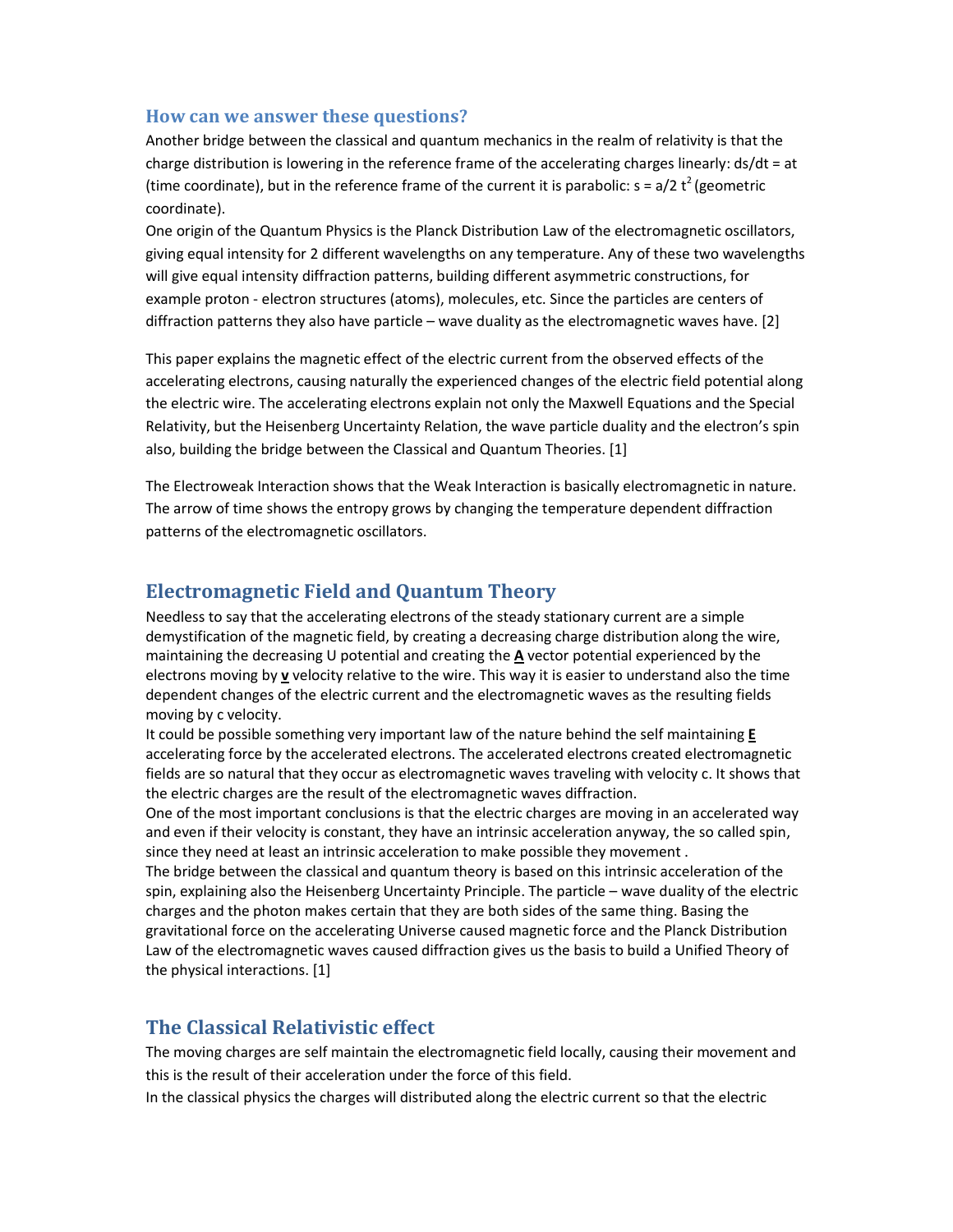potential lowering along the current, by linearly increasing the way they take every next time period because this accelerated motion.

## **The Relativistic Quantum Mechanics**

The same thing happens on the atomic scale giving a dp impulse difference and a dx way difference between the different part of the not point like particles.

Commonly accepted idea that the relativistic effect on the particle physics it is the fermions' spin another unresolved problem in the classical concepts. If the electric charges can move only with accelerated motions in the self maintaining electromagnetic field, once upon a time they would reach the velocity of the electromagnetic field. The resolution of this problem is the spinning particle, constantly accelerating and not reaching the velocity of light because the acceleration is radial.

## **The Heisenberg Uncertainty Relation**

I think that we have a simple bridge between the classical and quantum mechanics by understanding the Heisenberg Uncertainty Relations. It makes clear that the particles are not point like but have a dx and dp uncertainty.

## **The General Relativity - Electromagnetic inertia and mass**

#### **Electromagnetic Induction**

Since the magnetic induction creates a negative electric field as a result of the changing acceleration, it works as an electromagnetic inertia, causing an electromagnetic mass. [1]

#### **Relativistic change of mass**

The increasing mass of the electric charges the result of the increasing inductive electric force acting against the accelerating force. The decreasing mass of the decreasing acceleration is the result of the inductive electric force acting against the decreasing force. This is the relativistic mass change explanation, especially importantly explaining the mass reduction in case of velocity decrease.

#### **The frequency dependence of mass**

Since  $E = h\nu$  and  $E = mc^2$ ,  $m = h\nu$  / $c^2$  that is the *m* depends only on the *v* frequency. It means that the mass of the proton and electron are electromagnetic and the result of the electromagnetic induction, caused by the changing acceleration of the spinning and moving charge! It could be that the *m<sup>o</sup>* inertial mass is the result of the spin, since this is the only accelerating motion of the electric charge. Since the accelerating motion has different frequency for the electron in the atom and the proton, they masses are different, also as the wavelengths on both sides of the diffraction pattern, giving equal intensity of radiation.

#### **Electron – Proton mass rate**

The Planck distribution law explains the different frequencies of the proton and electron, giving equal intensity to different lambda wavelengths! Also since the particles are diffraction patterns they have some closeness to each other – can be seen as a gravitational force. [2]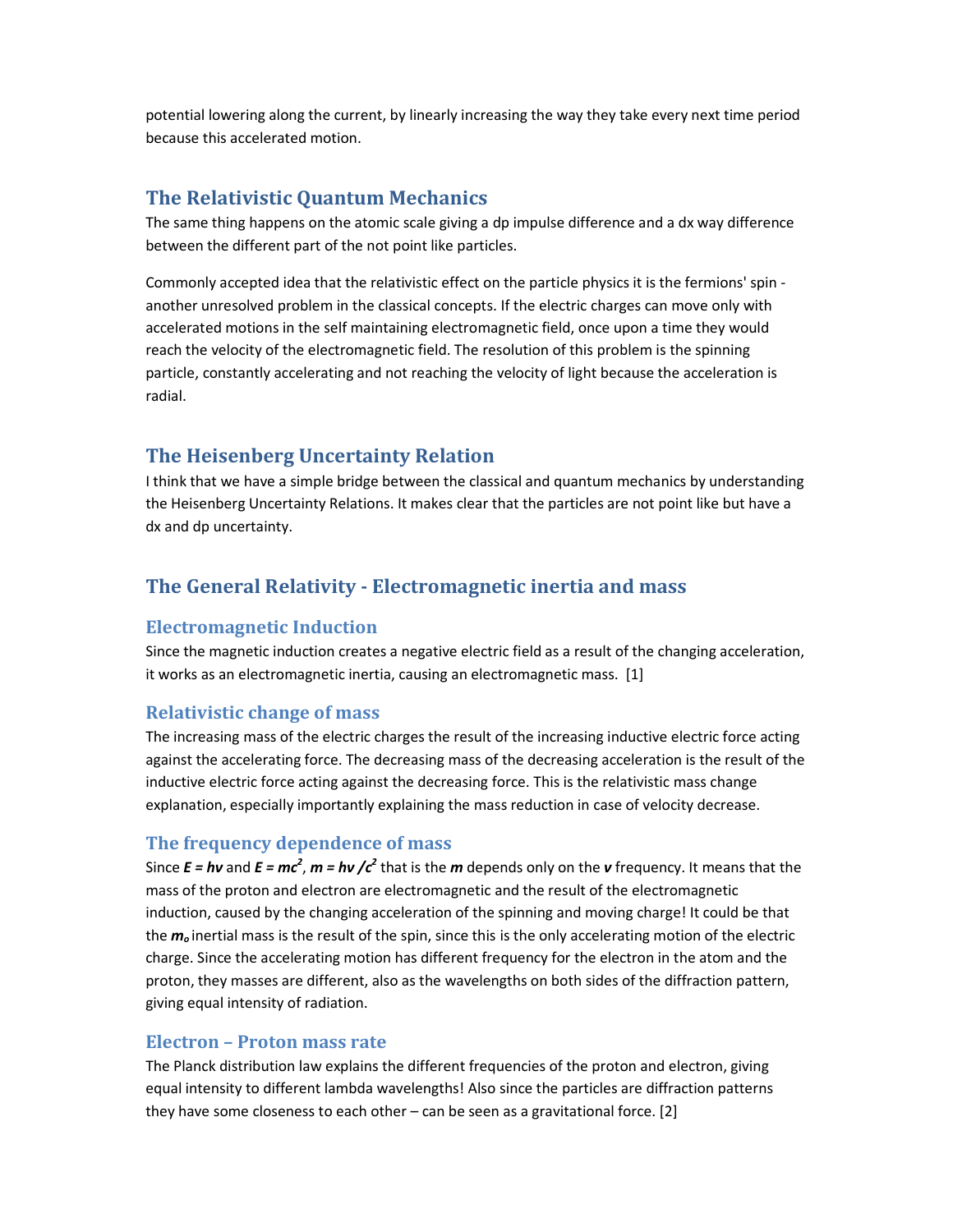There is an asymmetry between the mass of the electric charges, for example proton and electron, can understood by the asymmetrical Planck Distribution Law. This temperature dependent energy distribution is asymmetric around the maximum intensity, where the annihilation of matter and antimatter is a high probability event. The asymmetric sides are creating different frequencies of electromagnetic radiations being in the same intensity level and compensating each other. One of these compensating ratios is the electron – proton mass ratio. The lower energy side has no compensating intensity level, it is the dark energy and the corresponding matter is the dark matter.

# **The Higgs boson**

By March 2013, the particle had been proven to behave, interact and decay in many of the expected ways predicted by the Standard Model, and was also tentatively confirmed to have + parity and zero spin, two fundamental criteria of a Higgs boson, making it also the first known scalar particle to be discovered in nature, although a number of other properties were not fully proven and some partial results do not yet precisely match those expected; in some cases data is also still awaited or being analyzed.

In my opinion, the best explanation of the Higgs mechanism for a lay audience is the one invented by David Miller. You can find it here: http://www.strings.ph.qmul.ac.uk/~jmc/epp/higgs3.html. The field must come first. The boson is an excitation of the field. So no field, no excitation. On the other hand in quantum field theory it is difficult to separate the field and the excitations. The Higgs field is what gives particles their mass.

There is a video that gives an idea as to the Higgs field and the boson. It is here: http://www.youtube.com/watch?v=RIg1Vh7uPyw . Note that this analogy isn't as good as the Miller one, but as is usually the case, if you look at all the analogies you'll get the best understanding of the situation.

Since the Higgs boson is necessary to the W and Z bosons, the dipole change of the Weak interaction and the change in the magnetic effect caused gravitation must be conducted. The Wien law is also important to explain the Weak interaction, since it describes the  $T_{\text{max}}$  change and the diffraction patterns change. [2]

## **Higgs mechanism**

The magnetic induction creates a negative electric field, causing an electromagnetic inertia. Probably it is the mysterious Higgs field giving mass to the charged particles? We can think about the photon as an electron-positron pair, they have mass. The neutral particles are built from negative and positive charges, for example the neutron, decaying to proton and electron. The wave – particle duality makes sure that the particles are oscillating and creating magnetic induction as an inertial mass, explaining also the relativistic mass change. Higher frequency creates stronger magnetic induction, smaller frequency results lesser magnetic induction. It seems to me that the magnetic induction is the secret of the Higgs field.

In particle physics, the Higgs mechanism is a kind of mass generation mechanism, a process that gives mass to elementary particles. According to this theory, particles gain mass by interacting with the Higgs field that permeates all space. More precisely, the Higgs mechanism endows gauge bosons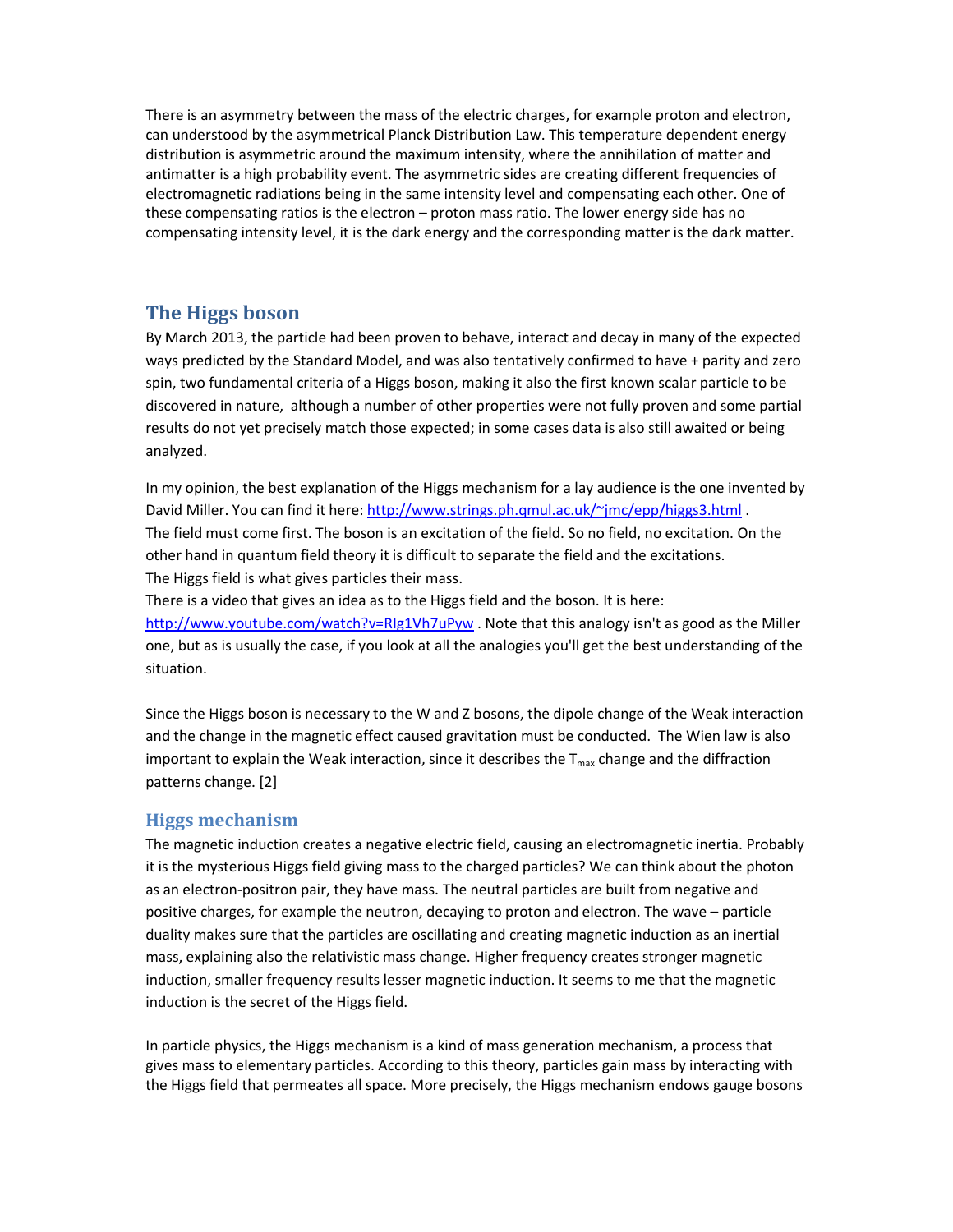in a gauge theory with mass through absorption of Nambu–Goldstone bosons arising in spontaneous symmetry breaking.

The simplest implementation of the mechanism adds an extra Higgs field to the gauge theory. The spontaneous symmetry breaking of the underlying local symmetry triggers conversion of components of this Higgs field to Goldstone bosons which interact with (at least some of) the other fields in the theory, so as to produce mass terms for (at least some of) the gauge bosons. This mechanism may also leave behind elementary scalar (spin-0) particles, known as Higgs bosons.

In the Standard Model, the phrase "Higgs mechanism" refers specifically to the generation of masses for the W<sup>±</sup>, and Z weak gauge bosons through electroweak symmetry breaking. The Large Hadron Collider at CERN announced results consistent with the Higgs particle on July 4, 2012 but stressed that further testing is needed to confirm the Standard Model.

# **Gravity from the point of view of quantum physics**

## **What is the Spin?**

So we know already that the new particle has spin zero or spin two and we could tell which one if we could detect the polarizations of the photons produced. Unfortunately this is difficult and neither ATLAS nor CMS are able to measure polarizations. The only direct and sure way to confirm that the particle is indeed a scalar is to plot the angular distribution of the photons in the rest frame of the centre of mass. A spin zero particles like the Higgs carries no directional information away from the original collision so the distribution will be even in all directions. This test will be possible when a much larger number of events have been observed. In the mean time we can settle for less certain indirect indicators.

#### **The Gravitational force**

The gravitational attractive force is basically a magnetic force.

The same electric charges can attract one another by the magnetic force if they are moving parallel in the same direction. Since the electrically neutral matter is composed of negative and positive charges they need 2 photons to mediate this attractive force, one per charges. The Bing Bang caused parallel moving of the matter gives this magnetic force, experienced as gravitational force.

Since graviton is a tensor field, it has spin = 2, could be 2 photons with spin = 1 together.

You can think about photons as virtual electron – positron pairs, obtaining the necessary virtual mass for gravity.

The mass as seen before a result of the diffraction, for example the proton – electron mass rate Mp=1840 Me. In order to move one of these diffraction maximum (electron or proton) we need to intervene into the diffraction pattern with a force appropriate to the intensity of this diffraction maximum, means its intensity or mass.

The Big Bang caused acceleration created radial currents of the matter, and since the matter is composed of negative and positive charges, these currents are creating magnetic field and attracting forces between the parallel moving electric currents. This is the gravitational force experienced by the matter, and also the mass is result of the electromagnetic forces between the charged particles. The positive and negative charged currents attracts each other or by the magnetic forces or by the much stronger electrostatic forces!?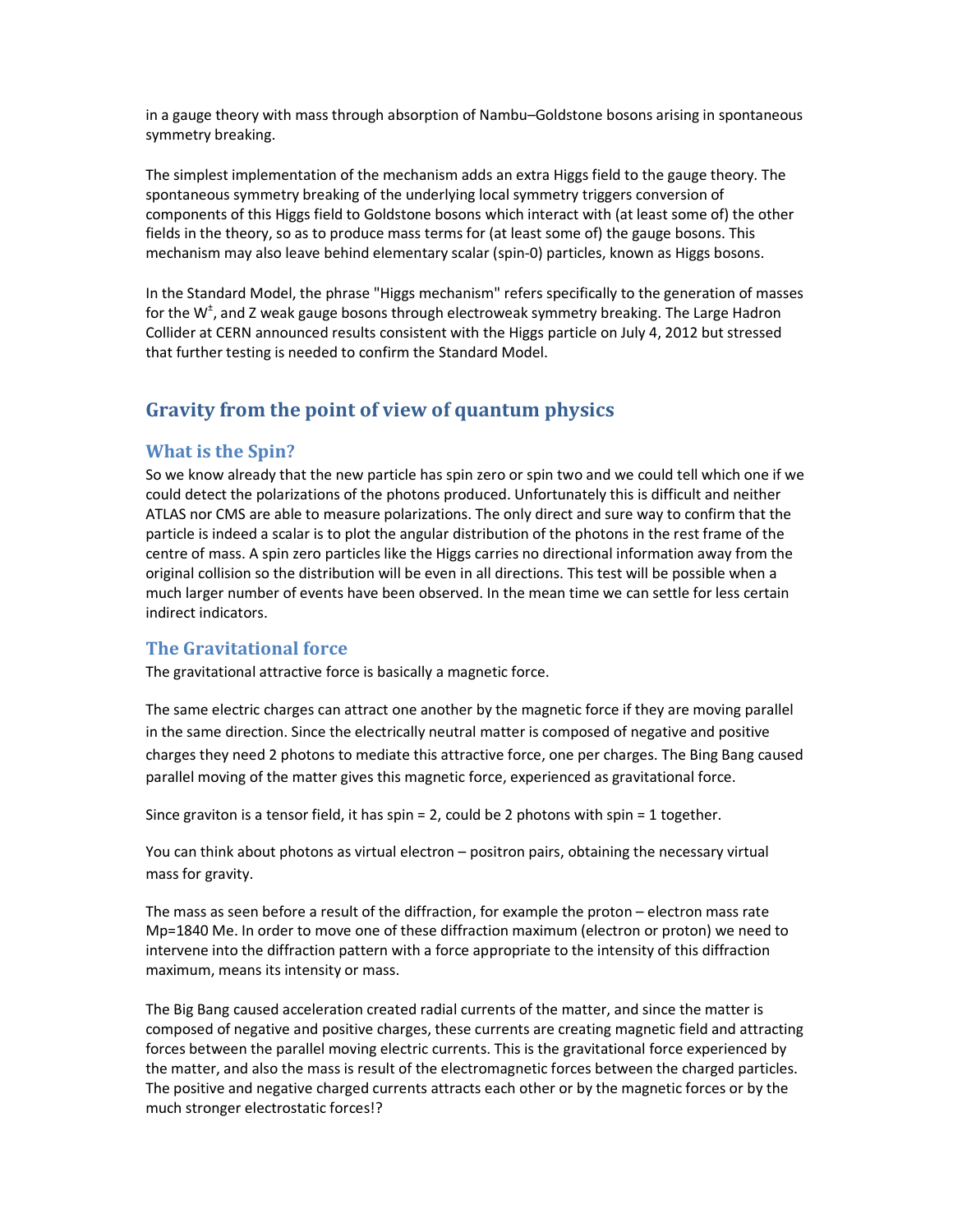## **The Graviton**

In physics, the graviton is a hypothetical elementary particle that mediates the force of gravitation in the framework of quantum field theory. If it exists, the graviton is expected to be massless (because the gravitational force appears to have unlimited range) and must be a spin-2 boson. The spin follows from the fact that the source of gravitation is the stress-energy tensor, a second-rank tensor (compared to electromagnetism's spin-1 photon, the source of which is the four-current, a first-rank tensor). Additionally, it can be shown that any massless spin-2 field would give rise to a force indistinguishable from gravitation, because a massless spin-2 field must couple to (interact with) the stress-energy tensor in the same way that the gravitational field does. This result suggests that, if a massless spin-2 particle is discovered, it must be the graviton, so that the only experimental verification needed for the graviton may simply be the discovery of a massless spin-2 particle. [3]

## **Dark Matter and Energy**

Dark matter is a type of matter hypothesized in astronomy and cosmology to account for a large part of the mass that appears to be missing from the universe. Dark matter cannot be seen directly with telescopes; evidently it neither emits nor absorbs light or other electromagnetic radiation at any significant level. It is otherwise hypothesized to simply be matter that is not reactant to light. Instead, the existence and properties of dark matter are inferred from its gravitational effects on visible matter, radiation, and the large-scale structure of the universe. According to the Planck mission team, and based on the standard model of cosmology, the total mass–energy of the known universe contains 4.9% ordinary matter, 26.8% dark matter and 68.3% dark energy. Thus, dark matter is estimated to constitute 84.5% of the total matter in the universe, while dark energy plus dark matter constitute 95.1% of the total content of the universe. [6]

#### **Cosmic microwave background**

The cosmic microwave background (CMB) is the thermal radiation assumed to be left over from the "Big Bang" of cosmology. When the universe cooled enough, protons and electrons combined to form neutral atoms. These atoms could no longer absorb the thermal radiation, and so the universe became transparent instead of being an opaque fog. [7]

#### **Thermal radiation**

**Thermal radiation** is electromagnetic radiation generated by the thermal motion of charged particles in matter. All matter with a temperature greater than absolute zero emits thermal radiation. When the temperature of the body is greater than absolute zero, interatomic collisions cause the kinetic energy of the atoms or molecules to change. This results in charge-acceleration and/or dipole oscillation which produces electromagnetic radiation, and the wide spectrum of radiation reflects the wide spectrum of energies and accelerations that occur even at a single temperature. [8]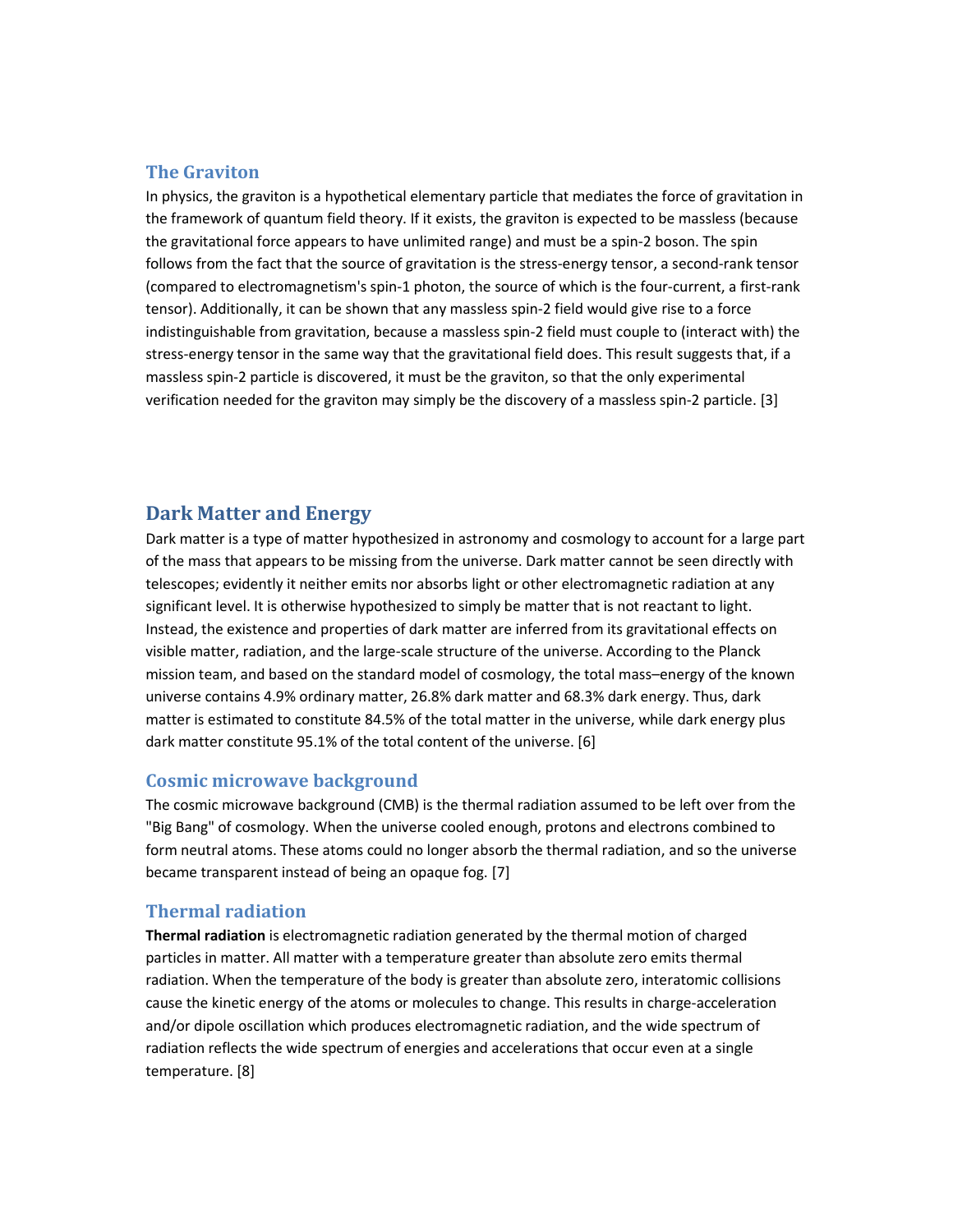

# **Conclusions**

The electric currents causing self maintaining electric potential is the source of the special and general relativistic effects.

The gravitational force attracting the matter, causing concentration of the matter in a small space and leaving much space with low matter concentration: dark matter and energy. There is an asymmetry between the mass of the electric charges, for example proton and electron, can understood by the asymmetrical Planck Distribution Law. This temperature dependent energy distribution is asymmetric around the maximum intensity, where the annihilation of matter and antimatter is a high probability event. The asymmetric sides are creating different frequencies of electromagnetic radiations being in the same intensity level and compensating each other. One of these compensating ratios is the electron - proton mass ratio. The lower energy side has no compensating intensity level, it is the dark energy and the corresponding matter is the dark matter. The electric currents causing self maintaining electric potential is the source of the special and general relativistic effects. The Higgs Field is the result of the electromagnetic induction. The Graviton is two photons together. [3]

## **References**

Graviton is two photons together. [3]<br>**References**<br>[1] The Magnetic field of the Electric current and the Magnetic induction

http://academia.edu/3833335/The Magnetic field of the Electric current

[2] 3 Dimensional String Theory

http://academia.edu/3834454/3 Dimensional String Theory

[3] Graviton Production By Two Photon and Electron-Photon Processes In Kaluza-Klein Theories With Large Extra Dimensions

With Large Extra Dimensions<br><u>http://arxiv.org/abs/hep-ph/9909392</u>